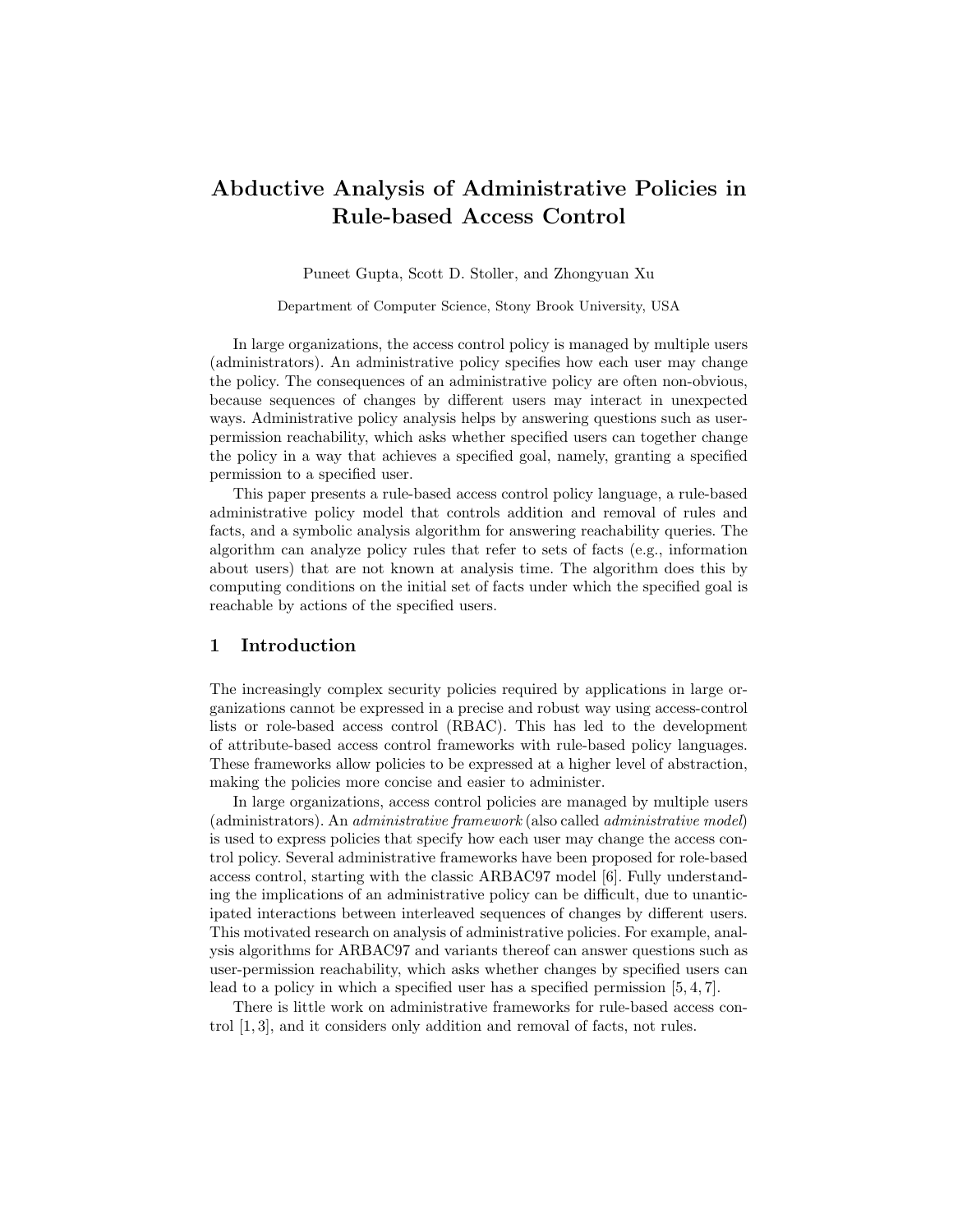This paper defines a rule-based access control policy language, with a rulebased administrative framework that controls addition and removal of both facts and rules. We call this policy framework ACAR (Access Control and Administration using Rules). It allows administrative policies to be expressed concisely and at a desirable level of abstraction. Nevertheless, fully understanding the implications of a rule-based administrative policy in ACAR is even more difficult than fully understanding the implications of an ARBAC policy, because in addition to considering interactions between interleaved sequences of changes by different administrators, one must consider possible chains of inferences using rules in each intermediate policy. This paper presents a symbolic analysis algorithm for answering atom-reachability queries for ACAR policies, i.e., for determining whether changes by specified administrators can lead to a policy in which some instance of a specified atom, called the goal, is derivable. To the best of our knowledge, this is the first analysis algorithm for a rule-based policy framework that considers changes to the rules as well as changes to the facts.

It is often desirable to be able to analyze rule-based policies with incomplete knowledge of the facts in the initial policy. For example, a database containing those facts might not exist yet (if the policy is part of a system that has not been deployed), or it might be unavailable to the policy engineer due to confidentiality restrictions. Even if some database of initial facts exists and is available to the policy engineer, more general analysis results that hold under limited assumptions about the initial facts are often preferable to results that hold for only one given set of initial facts, e.g., because the policy might be deployed in many systems with different initial facts.

There are two ways to handle this. In the deductive approach, the user specifies assumptions—in the form of constraints—about the initial policy, and the analysis algorithm determines whether the goal is reachable under those constraints. However, formulating appropriate constraints might be difficult, and might require multiple iterations of analysis and feedback. We adopt an abductive approach, in which the analysis algorithm determines conditions on the set of facts in the initial policy under which the given goal is reachable. This approach is inspired by Becker and Nanz's abductive policy analysis for a rule-based policy language [2], and our algorithm builds on their tabling-based policy evaluation algorithm. The main difference between their work and ours is that they analyze a fixed access control policy: they do not consider any administrative framework or any changes to the rules or facts in the access control policy. Also, they do not consider constructors or negation, while our policy language allows constructors and allows negation applied to extensional predicates.

Our analysis algorithm may diverge on some policies. This is expected, because Becker and Nanz's abductive algorithm (which solves a simpler problem) may diverge, and because reachability for ACAR is undecidable. Undecidability of this problem is a corollary of our proof in [7] that user-permission reachability is undecidable for ARBAC97 extended with parameters, since ARBAC97 policies can be encoded in ACAR in a straightforward way. Identifying classes of policies for which the algorithm is guaranteed to terminate is a direction for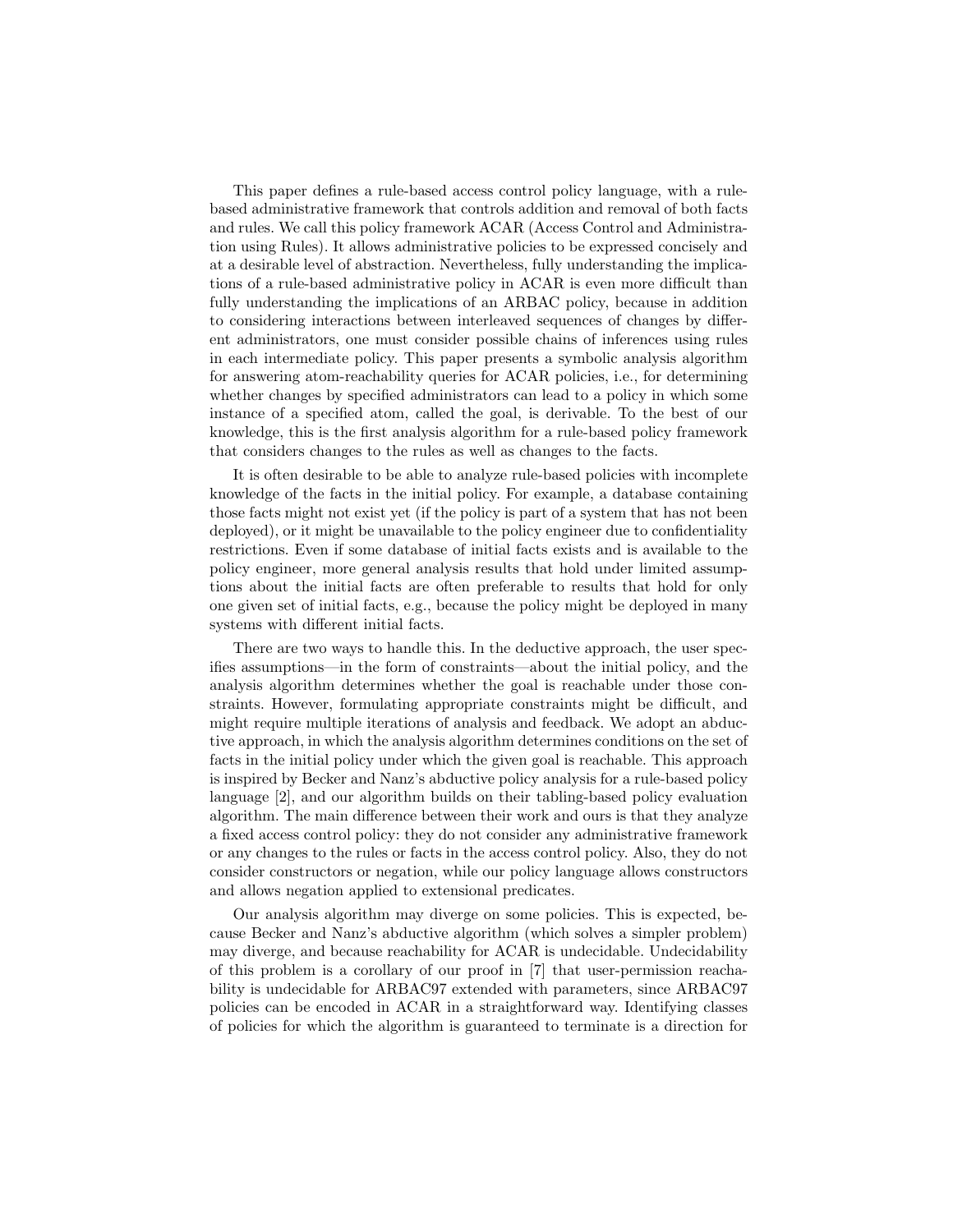future work; for now, we note that the algorithm terminates for the case studies we have considered so far, including a non-trivial fragment of a policy for a healthcare network. Also, the current version of the algorithm is incomplete (it "gives up" in some cases), but the algorithm can be extended to eliminate this incompleteness, following the approach sketched in Section 5.3; for now, we note that the current version of the algorithm already succeeds (does not "give up") for some non-trivial policies, including our healthcare network case study.

## 2 Policy Framework

Policy Language The policy language is a rule-based language with constructors (functors) and negation (denoted "!"). Predicates are classified as intensional or extensional. Intensional predicates are defined by rules. Extensional predicates are defined by facts. Constructors are used to construct terms representing operations, rules (being added or removed by administrative operations), parameterized roles, etc. The grammar ensures that negation is applied only to extensional predicates; this is why we distinguish intensional and extensional predicates. The grammar appears below. p ranges over predicates, c ranges over  $constructions$  (functors), and  $v$  ranges over variables. The grammar is parameterized by the sets of predicates, variables, and constructors; these sets may be finite or countable. Predicates and constructors start with a lowercase letter; variables start with an uppercase letter. Constants are represented as constructors with arity zero; the empty parentheses are elided. Subscripts in and ex are mnemonic for intensional and extensional, respectively. A term or atom is ground if it does not contain any variables. A substitution  $\theta$  is ground, denoted ground( $\theta$ ), if it maps variables to ground terms. A *policy* is a set of rules and facts.

| $term \quad ::= v \mid c(term^*)$ | $literal ::= atom_{ex}  $ ! $atom_{ex}   atom_{in}$ |
|-----------------------------------|-----------------------------------------------------|
| $atom_{ex} ::= p_{ex}(term^*)$    | rule $\cdots = atom_{in} : - literal^*$             |
| $atom_{in} ::= p_{in}(term^*)$    | <i>fact</i> ::= ground instance of $atom_{ex}$      |

The distinguished predicate permit(user, operation) specifies permissions, including permissions for administrative operations, as discussed below.

Administrative Framework The administrative framework defines an API for modifying policies. Specifically, the operations in the API are  $addRule(\text{rule})$ , removeRule(rule), addFact( $atom_{ex}$ ), and removeFact( $atom_{ex}$ ). Let AdminOp = {addRule, removeRule, addFact, removeFact}. In addition, the framework defines how permission to perform those operations are controlled. These permissions are expressed using the permit predicate but given a special interpretation, as described below.

A permission rule is a rule whose conclusion has the form  $\text{permit}(\ldots)$ . For an operation op, an op permission rule is a rule whose conclusion has the form permit(...,  $op(\ldots)$ ). An administrative permission rule is an op permission rule with  $op \in \text{AdminOp}$ . In a well-formed policy, the argument to addFact and removeFact must be an extensional atom (it does not need to be ground).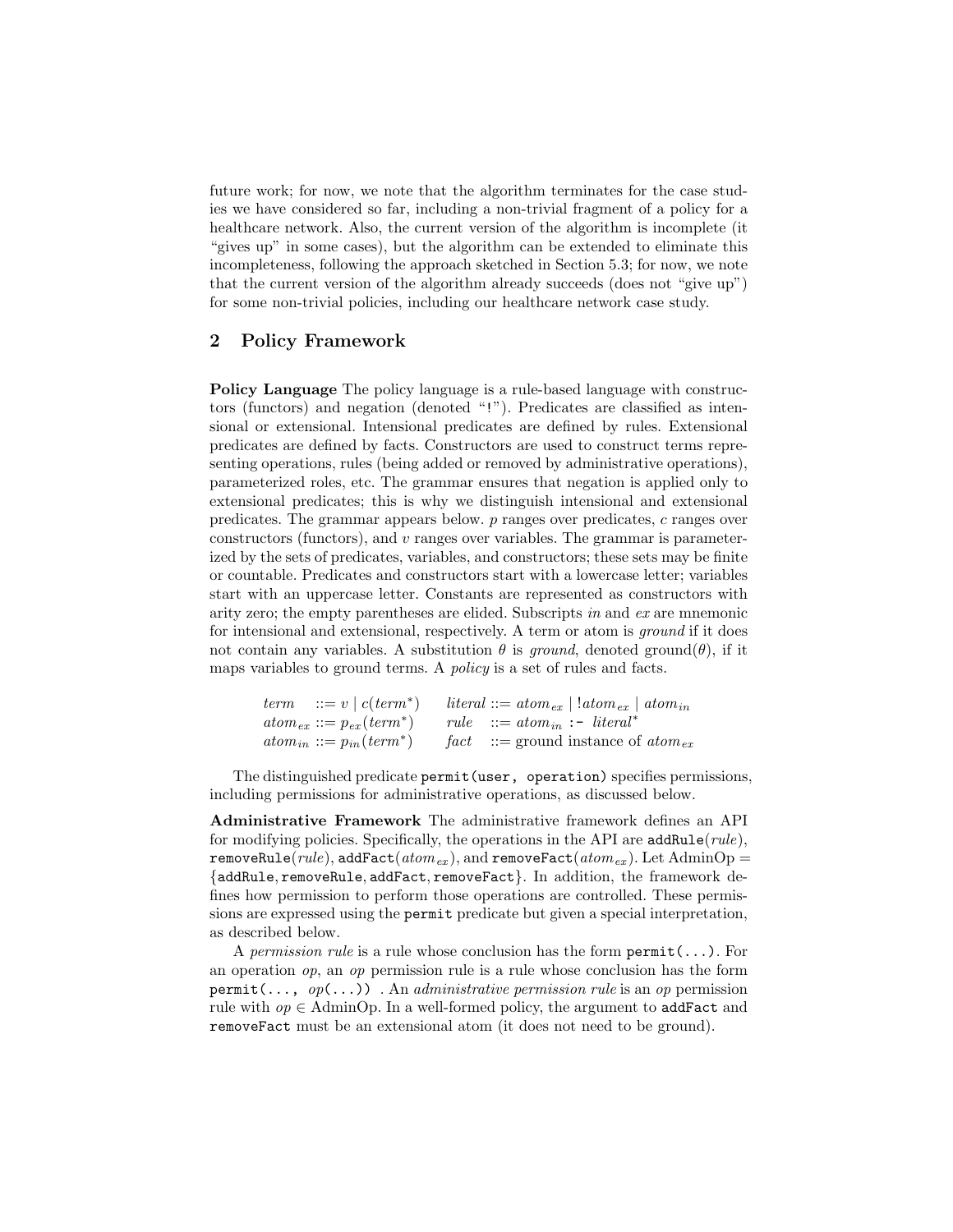A rule is safe if it satisfies the following conditions. (1) Every variable that appears in the conclusion outside the arguments of addRule and removeRule also appears in a positive premise. (2) Every variable that appears in a negative premise also appears in a positive premise. (3) In every occurrence of permit, the second argument is a constructor term, not a variable. (4) addRule and removeRule do not appear outside the second argument of permit in the conclusion. A policy is safe if all rules in the policy are safe.

**Policy Semantics.** The semantics  $\llbracket P \rrbracket$  of a policy P is the least fixed-point of  $F_P$ , defined by  $F_P(I) = \{a\theta \mid (a := a_1, \ldots, a_m, !b_1, \ldots, !b_n) \in P \land (\forall i \in$  $[1..m] : a_i \theta \in I) \wedge (\forall i \in [1..n] : b_i \theta \notin I)$ . To simplify notation, this definition assumes that the positive premises appear before the negative premises; this does not affect the semantics. Intuitively,  $\llbracket P \rrbracket$  contains all atoms deducible from P. Atoms in the semantics are ground except that arguments of addRule and removeRule may contain variables. Limiting negation to extensional predicates ensures that  $F_P$  is monotonic. By the Knaster-Tarski theorem, the least fixed point of  $F_P$  can be calculated by repeatedly applying  $F_P$  starting from the empty set. Safety of the policy implies that, during this calculation, whenever  $b_i \notin I$  is evaluated,  $b_i$  is ground; this simplifies the semantics of negation. We sometimes write  $P \vdash a$  (read "P derives a") to mean  $a \in [P]$ .

Fixed Administrative Policy. Our goal in this paper is to analyze a changing access control policy subject to a fixed administrative policy. Therefore, we consider policies that satisfy the fixed administrative policy requirement, which says that administrative permission rules cannot be added or removed, except that addFact administrative permission rules can be added. We allow this exception because it is useful in practice and can be accommodated easily.

We formalize this requirement as follows. A *higher-order* administrative permission rule is an administrative permission rule whose conclusion has the form permit(...,  $op(\text{permit}(\ldots, op'(\ldots)))$  with  $op \in \text{AdminOp}$  and  $op' \in \text{AdminOp}$ ; in other words, it is a rule that permits addition and removal of administrative permission rules. A rule satisfies the fixed administrative policy requirement if either it is not a higher-order administrative permission rule or it is an administrative permission rule having the above form with  $op =$  addRule and  $op' = \text{addFact. A policy satisfies this requirement if all of the rules in it do.}$ 

Even in a policy with no higher-order administrative permission rules, the available administrative permissions may vary, because addition and removal of other rules and facts may change the truth values of the premises of administrative permission rules.

Administrative Policy Semantics. The above semantics is for a fixed policy. We specify the semantics of administrative operations and administrative permissions by defining a transition relation T between policies, such that  $\langle P, U: \rangle$  $\langle Op, P' \rangle \in T$  iff policy P permits user U to perform administrative operation  $Op$  thereby changing the policy from  $P$  to  $P'$ .

Rule R is at least as strict as rule R' if (1) R and R' have the same conclusion, and (2) the set of premises of R is a superset of the set of premises of  $R'$ .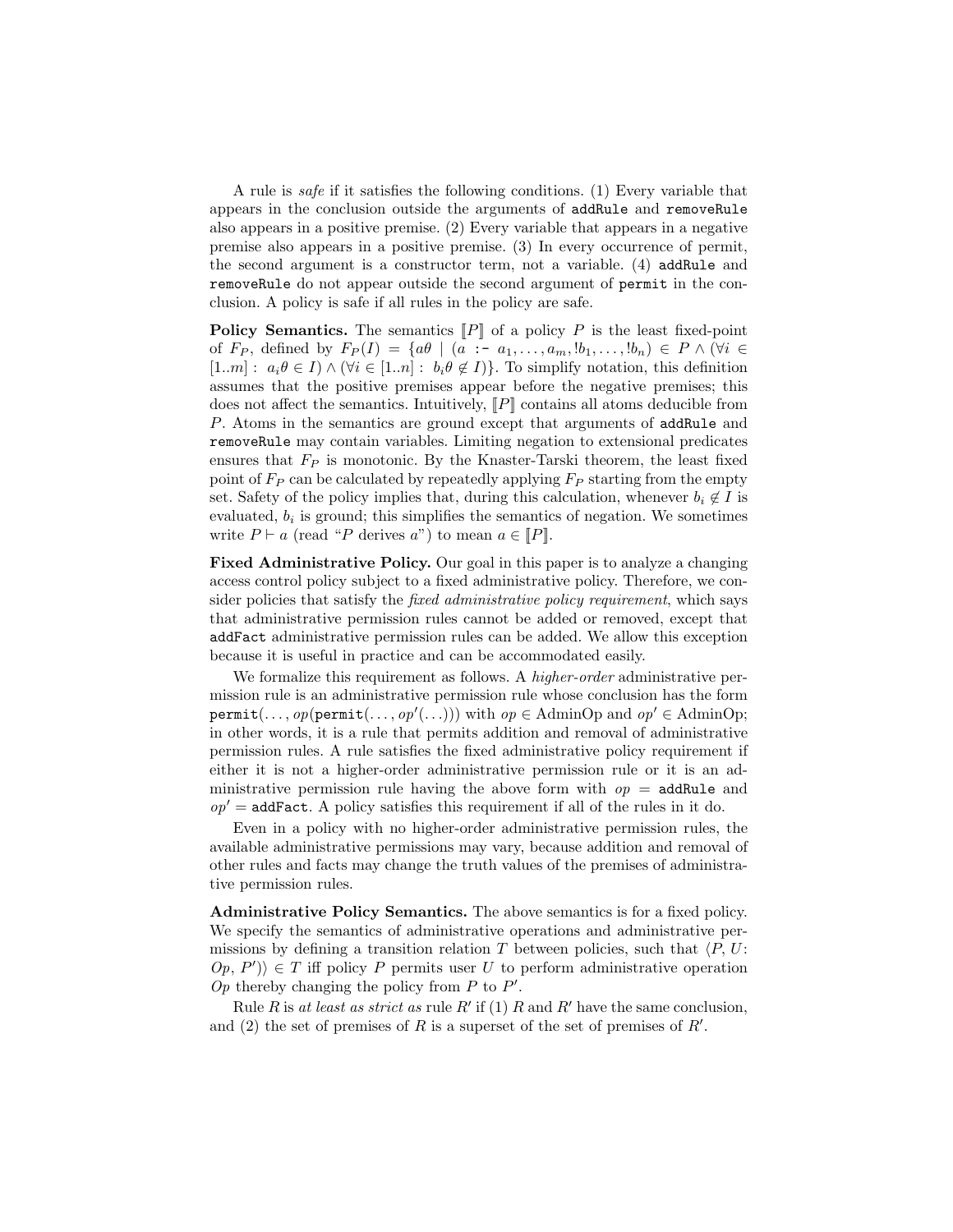$\langle P, U : \text{addRule}(R), P \cup \{R\} \rangle \in T$  if there exists a rule R' such that (1) R is at least as strict as  $R'$ , (2)  $P \vdash \text{permit}(U, \text{addRule}(R')),$  (3)  $R \notin P$ , (4)  $R$ satisfies the fixed administrative policy requirement, and  $(5)$  R satisfies the safe policy requirement. Note that  $R'$  may be a partially or completely instantiated version of the argument of addRule in the addRule permission rule used to satisfy condition (2); this follows from the definition of  $\vdash$ . Thus, an administrator adding a rule may specialize the "rule pattern" in the argument of addRule by instantiating some of the variables in it and by adding premises to it. We call the argument of addRule or removeRule a "rule pattern", even though it is generated by the same grammar as rules, to emphasize that it can be specialized in these ways, giving the administrator significant flexibility to customize the rules, without giving the administrator additional authority.

 $\langle P, U : \texttt{removeRule}(R), P \setminus \{R\} \rangle \in T$  if there exists a rule  $R'$  such that R is as least as strict as  $R', P \vdash \texttt{permit}(U, \texttt{removeRule}(R')),$  and  $R \in P$ .

 $\langle (P, U : \text{addFact}(a), P \cup \{a\}) \in T \text{ if } P \vdash \text{permit}(U, \text{addFact}(a)) \text{ and } a \notin P.$  $\langle (P, U : \texttt{removeFact}(a), P \setminus \{a\}) \in T \text{ if } P \vdash \texttt{permit}(U, \texttt{removeFact}(a)) \text{ and }$  $a \in P$ .

Case Study: Healthcare Network. As a case study, we wrote a policy with about 50 rules for a healthcare network (HCN). The HCN policy defines a HCN policy officer (hcn po) role that can add rules that give the facility policy officer (facility po) role for each constituent healthcare facility appropriate permissions to manage the facility's policy. We consider policies for two kinds of facilities: hospitals and substance abuse facilities.

For example, the rule below allows the facility po to add rules that allow the hr manager to appoint a member of a workgroup as head of that workgroup:

permit(User, addRule(permit(HRM,

```
addFact(memberOf(Head, wgHead(WG, Fac))))
                     :- hasActivated(HRM, hr manager(Fac)),
                        !memberOf(HRM, workgroup(WG, Fac, WGtype))
                        memberOf(Head, workgroup(WG, Fac, WGtype))))
:- hasActivated(User, facility_po(Fac))
```
where member Of  $(U, R)$  holds if user U is a member of role R, has Activated  $(U, R)$ holds if  $U$  has activated  $R$ ,  $\mathsf{W}G$  is the workgroup name, Fac is the facility name, and WGtype is team or ward. The negative premise prevents a hr manager from appointing a head for a workgroup to which he or she belongs.

At Stony Brook Hospital (sb hosp), a member of facility po(sb hosp) might use this permission to add the following rule, which allows hr manager( sb hosp) to appoint a team member as the team head, with the additional premise that the user is a clinician at sb hosp with any specialty Spcty.

```
permit(HRM, addFact(memberOf(Head, wgHead(WG, sb_hosp))))
  :- hasActivated(HRM, hr manager(sb_hosp)),
     !memberOf(HRM, workgroup(WG, sb_hosp, team))
     memberOf(Head, workgroup(WG, sb_hosp, team)),
     memberOf(Head, clinician(sb_hosp, Spcty))
```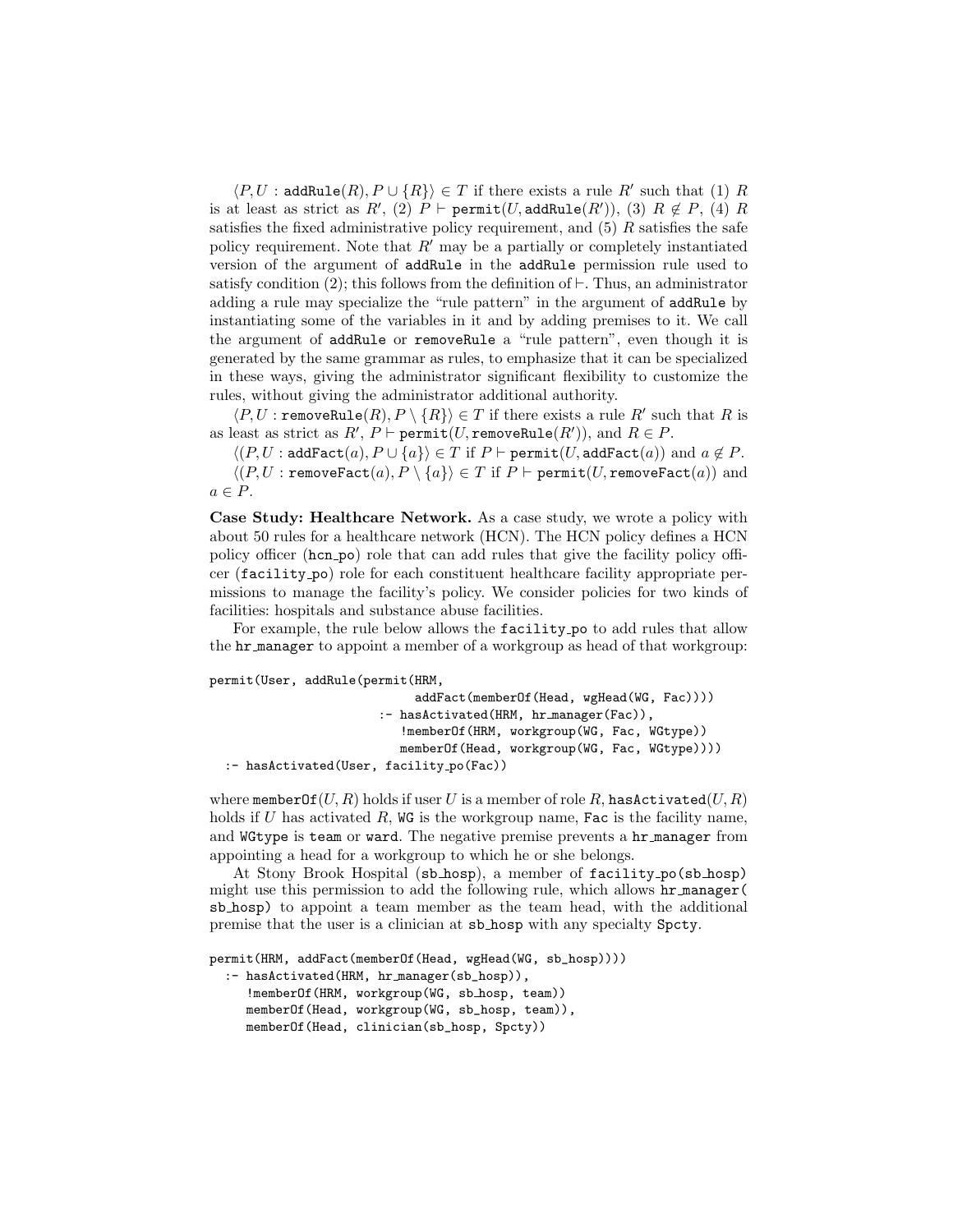At Stony Brook Substance Abuse Facility (sb\_saf), facility\_po(sb\_saf) might add a similar rule except with a stricter additional premise, requiring the team head to have specialty psychiatry.

## 3 Abductive Reachability

This section defines abductive atom-reachability queries and their solutions.

Let a and b denote atoms, L denote a literal, and  $\vec{L}$  denote a sequence of literals. An atom a is *subsumed* by an atom b, denoted  $a \preceq b$ , iff there exists a substitution  $\theta$  such that  $a = b\theta$ . For an atom a and a set A of atoms, let  $\llbracket a \rrbracket = \{a' \mid a' \preceq a\}$  and  $\llbracket A \rrbracket = \bigcup_{a \in A} \llbracket a \rrbracket$ .

A specification of abducible atoms is a set A of extensional atoms. An atom a is abducible with respect to A if  $a \in [A]$ .

A goal is an atom.

Given an initial policy  $P_0$  and a set  $U_0$  of users (the active administrators), the *state graph* for  $P_0$  and  $U_0$ , denoted  $SG(P_0, U_0)$ , contains policies reachable from  $P_0$  by actions of users in  $U_0$ . Specifically,  $SG(P_0, U_0)$  is the least graph  $(N, E)$  such that (1)  $P_0 \in N$  and (2)  $\langle P, U : Op, P' \rangle \in E$  and  $P' \in N$  if  $P \in N \wedge U \in U_0 \wedge \langle P, U : Op, P' \rangle \in T.$ 

An *abductive atom-reachability query* is a tuple  $\langle P_0, U_0, A, G_0 \rangle$ , where  $P_0$  is a policy (the initial policy),  $U_0$  is a set of users (the users trying to reach the goal), A is a specification of abducible atoms, and  $G_0$  is a goal. Informally,  $P_0$ contains rules and facts that are definitely present in the initial state, and  $\llbracket A \rrbracket$ contains facts that might be present in the initial state. Other facts are definitely not present in the initial state and, since we make the closed world assumption, are considered to be false.

A ground solution to an abductive atom-reachability query  $\langle P_0, U_0, A, G_0 \rangle$  is a tuple  $\langle \Delta, G \rangle$  such that  $\Delta$  is a ground subset of [A], G is a ground instance of  $G_0$ , and  $SG(P_0 \cup \Delta, U_0)$  contains a policy P such that  $P \vdash G$ . Informally, a ground solution  $\langle \Delta, G \rangle$  indicates that a policy P in which G holds is reachable from  $P_0 \cup \Delta$  through administrative actions of users in  $U_0$ .

A minimal-residue ground solution to a query is a ground solution  $\langle \Delta, G \rangle$ such that, for all  $\Delta' \subset \Delta$ ,  $\langle \Delta', G \rangle$  is not a ground solution to the query.

A tuple disequality has the form  $\langle t_1, \ldots, t_n \rangle \neq \langle t'_1, \ldots, t'_n \rangle$ , where the  $t_i$  and  $t_i'$  are terms.

A complete solution to an abductive atom-reachability query  $\langle P_0, U_0, A, G_0 \rangle$ is a set S of tuples of the form  $\langle \Delta, G, D \rangle$ , where  $\Delta$  is a set of atoms (not necessarily ground),  $G$  is an atom (not necessarily ground), and  $D$  is a set (interpreted as a conjunction) of tuple disequalities over the variables in  $\Delta$  and G, such that (1) Soundness: S represents ground solutions to the query, i.e.,  $\bigcup_{s \in S} [s] \subseteq S_{gnd}$ , where  $[\langle \Delta, G, D \rangle] = {\langle \Delta \theta, G\theta \rangle | \text{ground}(\theta) \wedge D\theta = \text{true}}$  and  $S_{gnd}$  is the set of ground solutions to the query, and (2) Completeness: S represents all minimalresidue ground solutions to the query, i.e.,  $\bigcup_{s \in S} [s] \supseteq S_{min\text{-}gnd}$ , where  $S_{min\text{-}gnd}$ is the set of minimal-residue ground solutions to the query.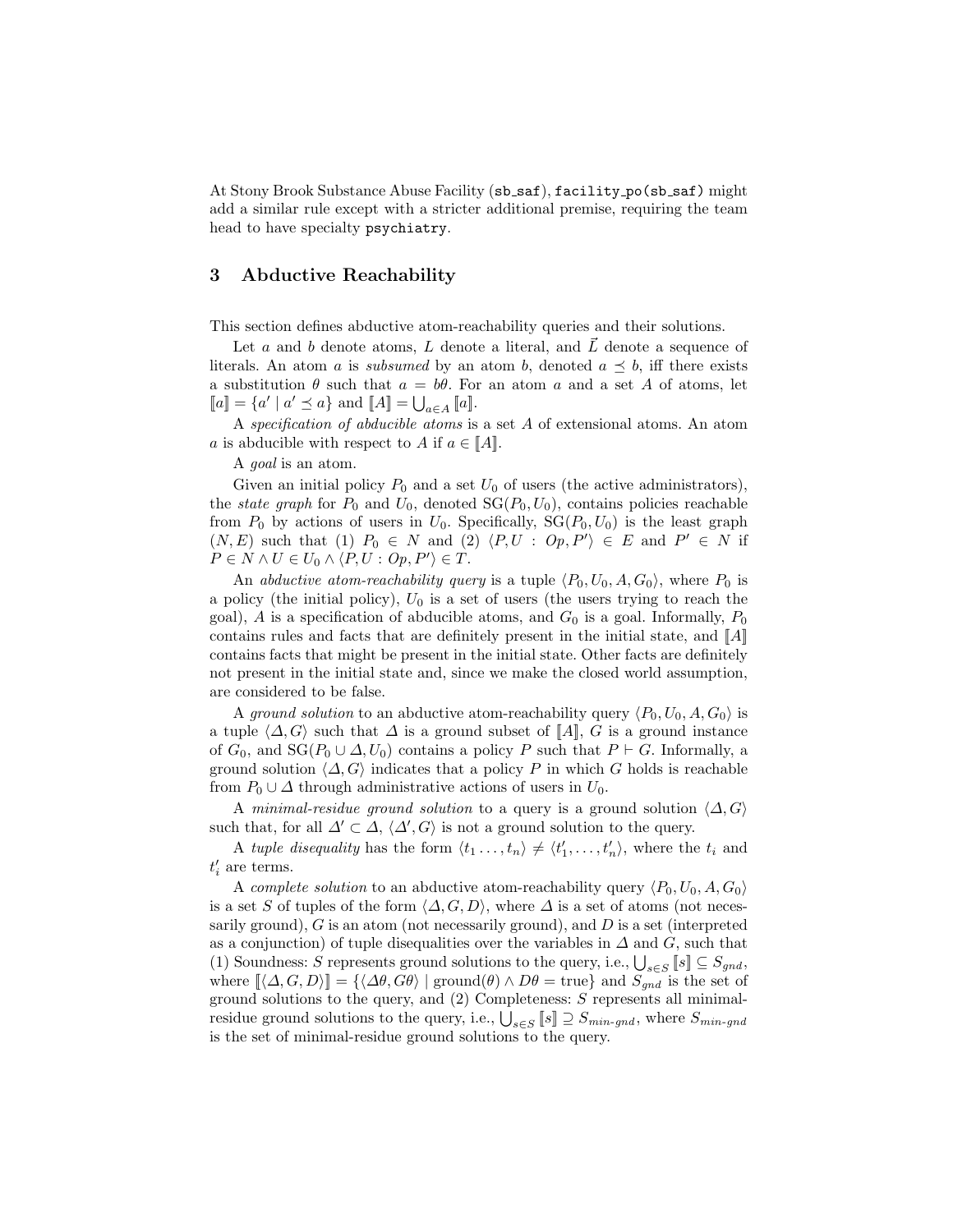#### Transition Rules:

 $(root)$   $({\{\langle G \rangle\}} \oplus N, Ans, Wait) \rightarrow (N \cup N', Ans, Wait)$ if  $N' = \textbf{generate}_P(G)$ (ans)  $({n} \in N, Ans, Wait) \rightarrow (N \cup N', Ans[G \mapsto Ans(G) \cup {n}], Wait)$ if  $n$  is an answer node with index  $G$  $\exists n' \in Ans(G) : n \preceq n'$  $N' = \bigcup_{n'' \in \text{Wait}(G)} \textbf{resolve}(n'', n)$  $(goal_1) (\lbrace n \rbrace \uplus N, Ans, Wait) \rightarrow (N \cup N', Ans, Wait[Q' \mapsto Wait(Q') \cup \lbrace n \rbrace])$ if  $n$  is a goal node with current subgoal  $Q$  $\exists Q' \in dom(Ans) : Q \preceq Q'$  $N' = \bigcup_{n' \in Ans(Q')} \textbf{resolve}(n, n')$  $(g\text{oal}_2)$   $({n} \oplus N, Ans, Wait) \rightarrow (N \cup {\langle Q \rangle}, Ans[Q \mapsto \emptyset], Wait[Q \mapsto {n}])$ if  $n$  is a goal node with current subgoal  $Q$  $\forall Q' \in dom(Ans) : Q \npreceq Q'$ 

## Auxiliary Definitions:

$$
\langle G;[], S; \vec{c}; R; \Delta \rangle \preceq \langle G;[], S'; \vec{c}; R'; \Delta' \rangle \text{ iff } |\Delta| \geq |\Delta'| \land (\exists \theta \cdot S = S'\theta \land \Delta \supseteq \Delta'\theta)
$$

for an answer node  $n = \langle \cdot, \|; Q'; \cdot, \cdot, \cdot, \Delta' \rangle$ , and  $Q''$  and  $\Delta''$  fresh renamings of  $Q'$  and  $\Delta'$ ,  $\textbf{resolve}(\langle G;[Q,\vec{Q}];S;\vec{c};R;\Delta\rangle, n) =$  $\sqrt{ }$  $\int$  $\overline{\mathcal{L}}$  ${n' }$  if unifiable $(Q, Q'')$ where  $\theta = \text{mostGeneralUniform}(Q, Q'')$  $n' = \langle G; \vec{Q}\theta; S\theta; [\vec{c}; n]; R; \Delta\theta \cup \Delta''\theta \rangle$ ∅ otherwise

 $\textbf{generate}_{P,A}(G) = \bigcup_{(Q \leftarrow \vec{Q}) \in P} \textbf{ resolve}(\langle G; [Q, \vec{Q}]; Q; []; Q \leftarrow \vec{Q}; \emptyset \rangle, \langle G; []; G; []; \square; \emptyset \rangle)$  $\cup$  (if  $G \in [A]$  then  $\{\langle G; [|; G; |]; \text{abduction}; \{G\}\rangle\}$  else  $\emptyset$ )

Fig. 1. Becker and Nanz's algorithm for tabled policy evaluation with proof construction and abduction.

## 4 Becker and Nanz's Algorithm for Tabled Policy Evaluation with Proof Construction and Abduction

This section briefly presents Becker and Nanz's algorithm for tabled policy evaluation extended with proof construction and abduction [2]. This section is based closely on the presentation in their paper.

Becker and Nanz's algorithm appears in Figure 1. It defines a transition system, in which each state is a tuple of the form  $(N, Ans, Wait)$ , where N is a set of nodes, Ans is an answer table, and Wait is a wait table, as defined below, and where the transitions between states are defined by the transition rules in the upper half of the figure. Disjoint union  $\forall$  is used for pattern matching on sets: N matches  $N_1 \oplus N_2$  iff  $N = N_1 \cup N_2$  and  $N_1 \cap N_2 = \emptyset$ .

A node is either a root node  $\langle G \rangle$ , where G is an atom, or a tuple of the form  $\langle G; \vec{Q}; S; \vec{c}; R; \Delta \rangle$ , where G is an atom called the *index* (the goal whose derivation this node is part of),  $\vec{Q}$  is a list of subgoals that remain to be solved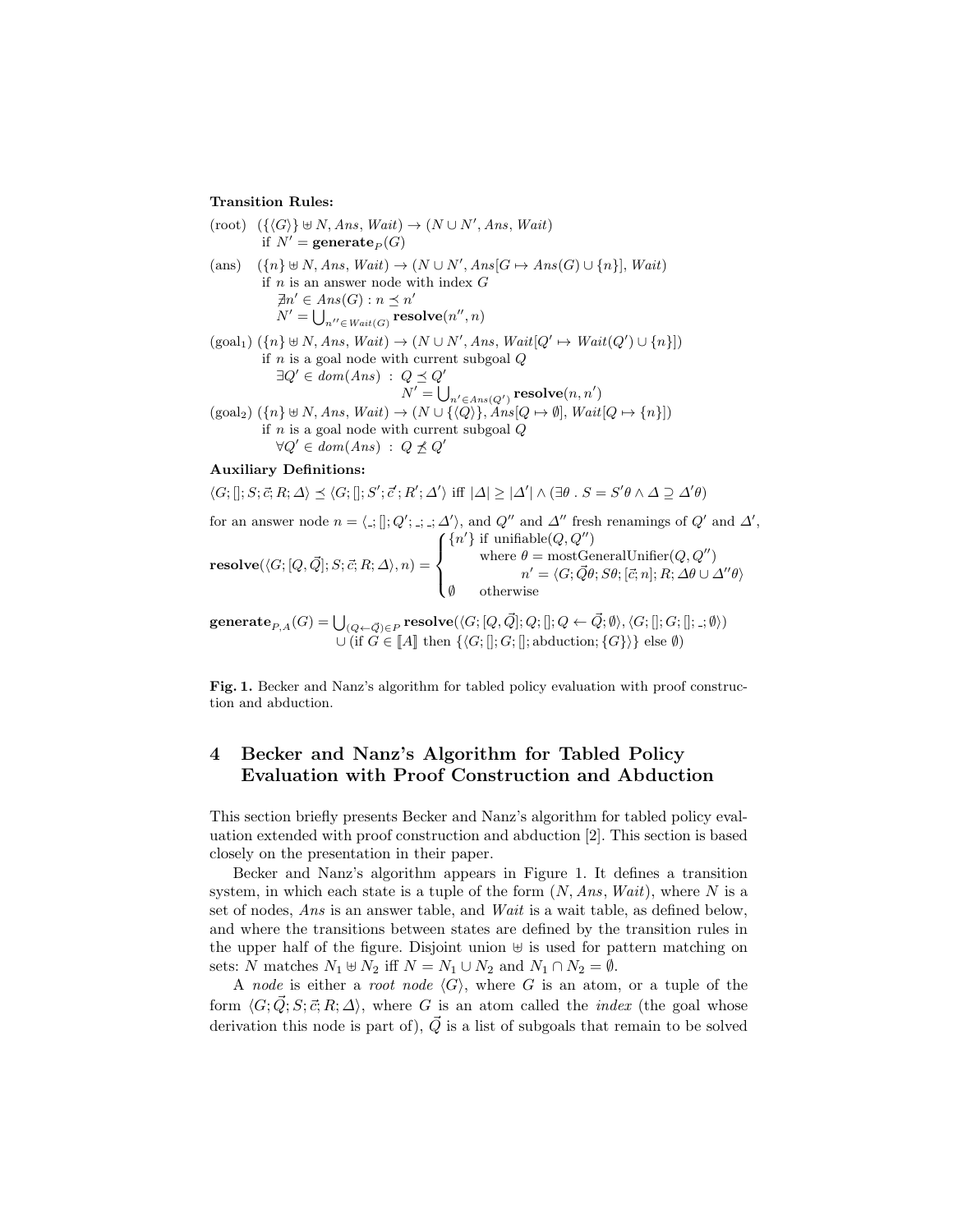in the derivation of the goal,  $S$  is the partial answer (the instance of  $G$  that can be derived using the derivation that this node is part of),  $\vec{c}$  is the list of child nodes of this node,  $R$  is the rule used to derive this node from its children in the derivation of S, and  $\Delta$  is the residue (the set of atoms abduced in this derivation). Note that, in the definition of generate, we use "abduction" as the name of the rule used to derive an abduced fact. If the list  $Q$  of subgoals is empty, the node is called an answer node with answer S. Otherwise, it is called a *goal node*, and the first atom in  $Q$  is its *current subgoal*. Each answer node is the root of a proof tree; goal nodes (representing queries) are not in proof trees. Selectors for components of nodes are: for  $n = \langle G; \vec{Q}; S; \vec{c}; R; \Delta \rangle$ ,  $index(n) = G$ ,  $subgoals(n) = \vec{Q}$ ,  $pAns(n) = S$ ,  $children(n) = \vec{c}$ ,  $rule(n) = R$ , and residue $(n) = \Delta$ .

An answer table is a partial function from atoms to sets of answer nodes. The set  $Ans(G)$  contains all answer nodes for the goal G found so far.

A wait table is a partial function from atoms to sets of goal nodes. The set  $Wait(G)$  contains all those nodes whose current subgoal is waiting for answers from  $\langle G \rangle$ . Whenever a new answer for  $\langle G \rangle$  is produced, the computation of these waiting nodes is resumed.

The auxiliary definitions in the lower half of Figure 1 define the subsumption relation  $\preceq$  on nodes and the **resolve** and **generate** functions. Intuitively, if  $n \leq n'$  (read "n is subsumed by n'"), then the answer node n provides no more information than  $n'$ , so n can be discarded. **resolve** $(n, n')$  takes a goal node n and an answer node  $n'$  and combines the current subgoal of  $n$  with the answer provided by  $n'$  to produce a new node with fewer subgoals. **generate**<sub>P,A</sub>(G) generates a set of nodes for a query  $\langle G \rangle$  by resolving G against the rules of policy  $P$ , and by abducing  $G$  if  $G$  is abducible with respect to  $A$ . Constructors are not considered in [2], but the algorithm can handle them if the functions for matching and unification are extended appropriately. .

The *initial state* for goal G is  $({\{\langle G \rangle\}, \{G \mapsto \emptyset\}, \{G \mapsto \emptyset\}})$ . A state S is a final state iff there is no state S' and such that  $S \to S'$ . Given a goal G, start with the initial state for G and apply transition rules repeatedly until a final state is reached. In that final state,  $Ans(G)$  represents all derivable instances of G.

## 5 Analysis Algorithm

The algorithm has three phases. Phase 1 transforms the policy to eliminate addRule and removeRule. Phase 2 is a modified version of Becker and Nanz's tabling algorithm described above; it produces candidate solutions. Recall that their algorithm attempts to derive a goal from a fixed policy. We modify the tabling algorithm, and transform its input, to enable it to compute sets of policy updates (i.e., administrative operations) needed to derive the goal. However, modifying the tabling algorithm to incorporate a notion of time (i.e., a notion of the order in which updates to the policy are performed, and of the resulting sequence of intermediate policies) would require extensive changes, so we do not do that. Instead, we introduce a third phase that checks all conditions that depend on the order in which administrative operations are performed. These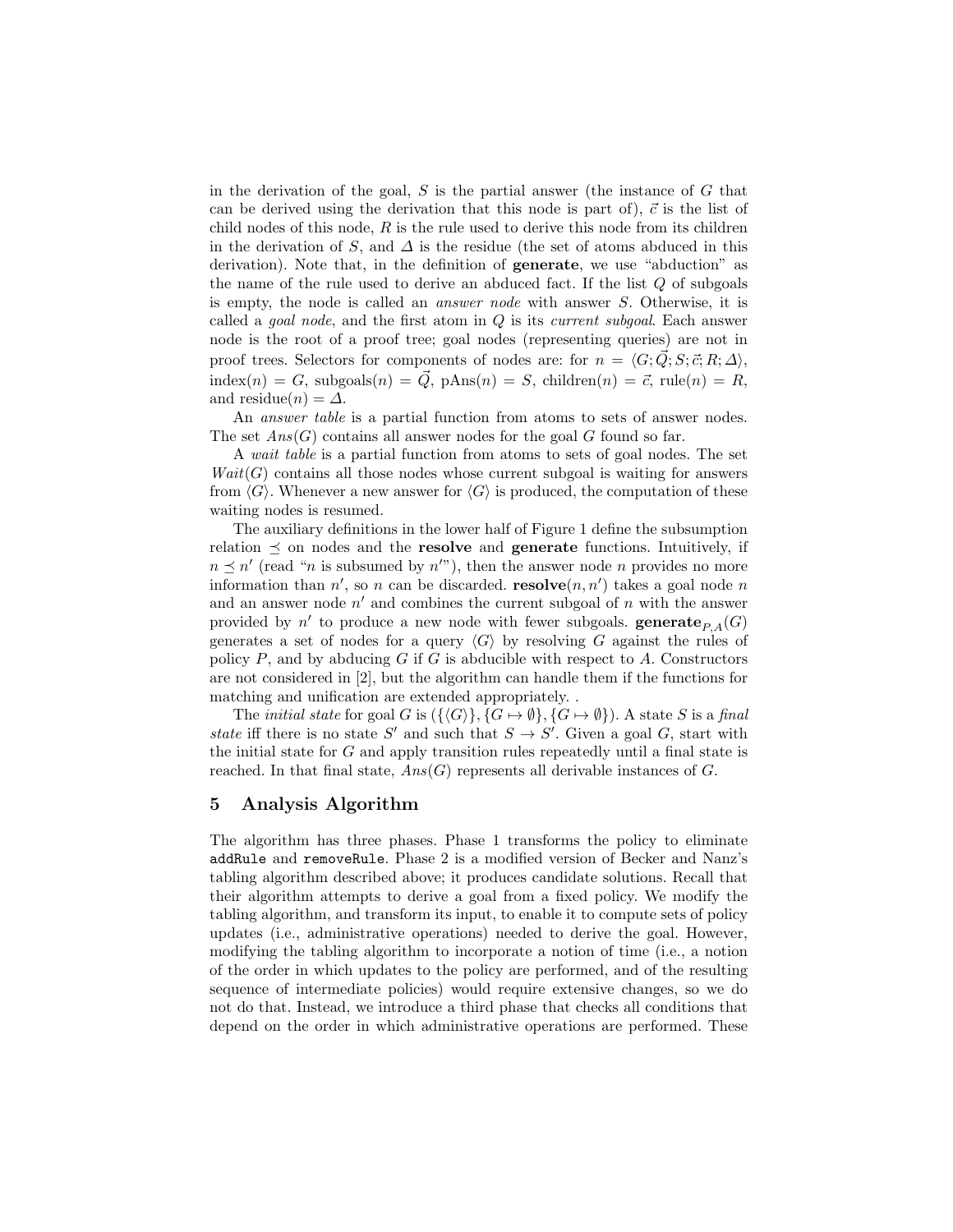conditions relate to negation, because in the absence of negation, removals are unnecessary, and additions can be done in any order consistent with the logical dependencies that the tabling algorithm already takes into account.

### 5.1 Phase 1: Elimination of addRule and removeRule

The policy  $P'$  obtained by elimination of addRule and removeRule from a policy P is not completely equivalent to P—in particular, the state graphs  $SG(P, U_0)$ and  $SG(P', U_0)$  differ, and some kinds of properties, such as availability of permissions, are not preserved. However,  $P'$  is equivalent to  $P$  in the weaker sense that using  $P'$  in place of  $P$  in an abductive atom-reachability query does not change the answer to the query. Informally, this is because the answer to such a query depends only on the "upper bounds" of the derivable facts in reachable policies, not on the exact sets of derivable facts in each reachable policy, and this transformation preserves those upper bounds.

**Elimination of removeRule.** The policy elim $\text{RmRule}(P)$  is obtained from P by simply deleting all removeRule permission rules (recall that safety allows removeRule to appear only in the conclusion of such rules). This eliminates transitions that remove rules defining intensional predicates, and hence eliminates transitions that make intensional predicates smaller. Since negation cannot be applied to intensional predicates, making intensional predicates smaller never makes more facts (including instances of the goal) derivable. Therefore, every instance of the goal that is derivable in some policy reachable from P is derivable in some policy reachable from  $elimRmRule(P)$ . Conversely, since  $SG(\text{elimRmRule}(P_0), U_0)$  is a subgraph of  $SG(P_0, U_0)$ , every instance of the goal that is derivable in some policy reachable from  $elimRmRule(P)$  is derivable in some policy reachable from  $P$ . Therefore, the elimRmRule transformation does not affect the answer to abductive atom-reachability queries.

Elimination of addRule. We eliminate addRule by replacing addRule permission rules (recall that safety allows addRule to appear only in the conclusion of such rules) with new rules that use addFact to "simulate" the effect of addRule. Specifically, the policy  $elimAddRule(P)$  is obtained from P as follows. Let R be an addRule permission rule  $\texttt{permit}(U,\texttt{addRule}(L:-\vec{L}_1)):-\vec{L}_2$  in  $P.$  Rule R is replaced with two rules. One rule is the rule pattern in the argument of addRule, extended with an additional premise using a fresh extensional predicate  $\max_R$  that is unique to the rule:  $\vec{L}$  :-  $\vec{L}_1$ ,  $\max_R(\vec{X})$ , where the vector of variables  $\vec{X}$  is  $\vec{X} = \text{vars}(L : \vec{L}_1) \cap (\text{vars}(\{U\}) \cup \text{vars}(\vec{L}_2)).$  The other is an addFact permission rule that allows the user to add facts to this new predicate:  $\texttt{permit}(U, \texttt{addFact}(\texttt{aux}_R(\vec{X}))) \,\coloneq\, \vec{L}_2.$  The auxiliary predicate  $\texttt{aux}_R$  keeps track of which instances of the rule pattern have been added. Recall from Section 2 that users are permitted to instantiate variables in the rule pattern when adding a rule. Note that users must instantiate variables that appear in the rest of the addRule permission rule, i.e., in  $\text{vars}(\{U\}) \cup \text{vars}(\vec{L}_2)$ , because if those variables are not grounded, the permit fact necessary to add the rule will not be derivable using rule R. Therefore, each fact in  $\alpha_{R}$  records the values of those variables.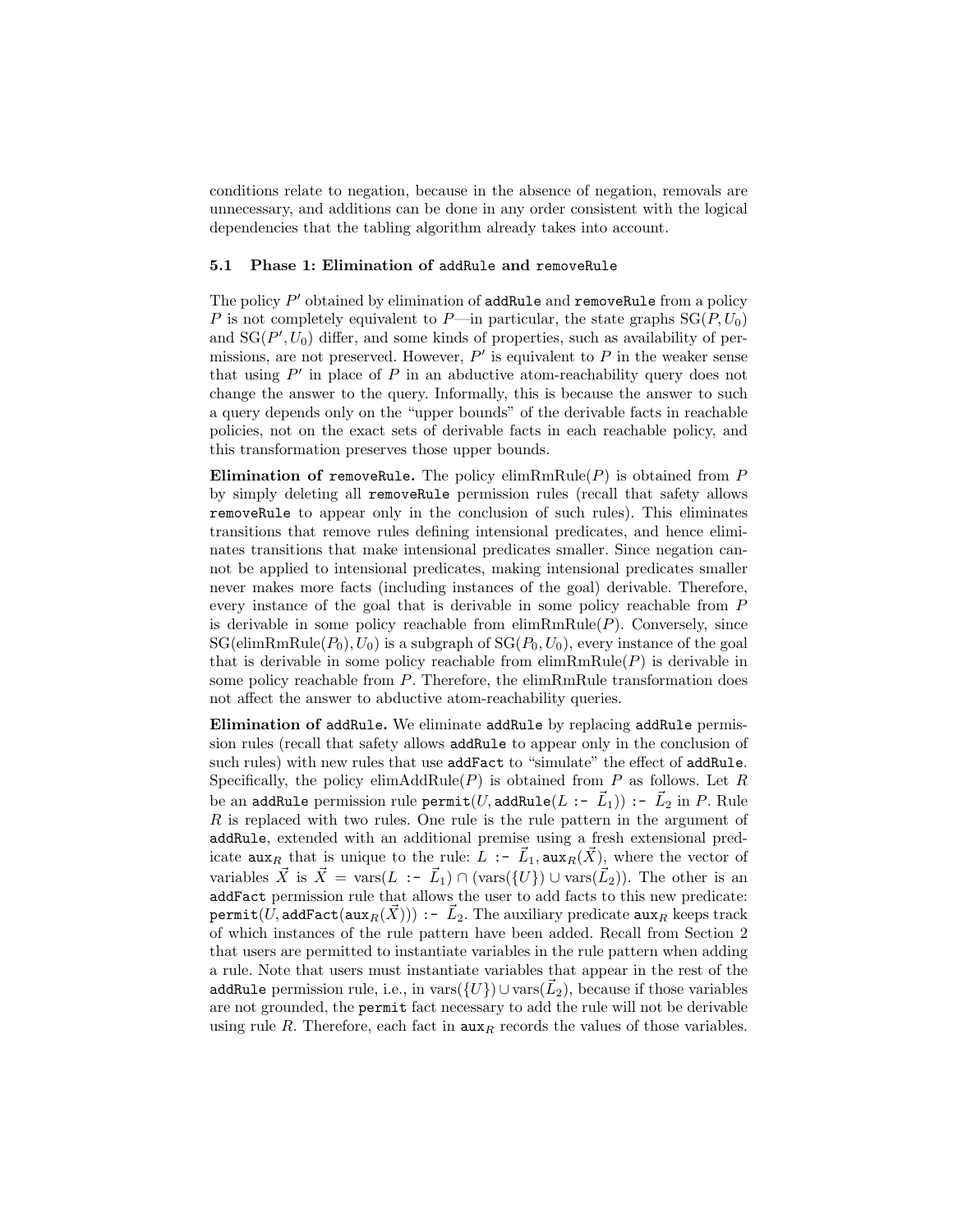In other words, an addRule transition t in  $SG(P_0, U_0)$  in which the user adds an instance of the rule pattern with  $\vec{X}$  instantiated with  $\vec{c}$  is "simulated" in SG(elimAddRule( $P_0$ ),  $U_0$ ) by an addFact transition t that adds aux $_R(\vec{c})$ .

Note that  $SG(P_0, U_0)$  also contains transitions  $t'$  that are similar to t except that the user performs additional specialization of the rule pattern by instantiating additional variables in the rule pattern or adding premises to it. Those transitions are eliminated by this transformation, in other words, there are no corresponding transitions in  $SG(\text{elimAddRule}(P_0), U_0)$ . This is sound, because those transitions lead to policies in which the intensional predicate  $p$  that appears in literal L (i.e., L is  $p(\ldots)$ ) is smaller, and as argued above, since negation cannot be applied to intensional predicates, eliminating transitions that lead to smaller intensional predicates does not affect the answer to abductive atomreachability queries.

Applying this transformation to a policy satisfying the fixed administrative policy requirement produces a policy containing no higher-order administrative permission rules.

From the above arguments, we conclude: For every policy  $P_0$ , set  $U_0$  of users, and atom a not in excludedAtoms,  $SG(P_0, U_0)$  contains a policy P with  $a \in [P]$ iff SG(elimAddRule(elimRmRule( $P_0$ )),  $U_0$ ) contains a policy  $P'$  with  $a \in [P']$ , where excludedAtoms is the set of atoms of the form  $\text{permit}(\ldots, \text{addRule}(\ldots)),$  $\text{permit}(\ldots, \text{removeRule}(\ldots)), \text{ aux}_R(\ldots), \text{ or } \text{permit}(\ldots, \text{addFact}(\text{aux}_R(\ldots))).$ From this, it is easy to show that answers to abductive atom-reachability queries are preserved by this transformation. Subsequent phases of the algorithm analyze the policy elimAddRule(elimRmRule( $P_0$ )).

## 5.2 Phase 2: Tabled Policy Evaluation

Phase 2 is a modified version of Becker and Nanz's algorithm. It considers three ways to satisfy a positive subgoal: through an inference rule, through addition of a fact (using an addFact permission rule), and through abduction (i.e., by assumption that the subgoal holds in the initial policy and still holds when the rule containing it as a premise is evaluated).

To allow the algorithm to explore addition of facts as a way to satisfy positive subgoals, without directly modifying the algorithm, we transform addFact permission rules into ordinary inference rules. Specifically, each addFact permission rule permit(U, addFact(a)) :-  $\vec{L}$  is replaced with the rule  $a := \vec{L}$ , u0(U). The transformation also introduces a new extensional predicate u0 and, for each  $u \in U_0$ , the fact  $u(0u)$  is added to the policy. This transformation changes the meaning of the policy: the transformed rule means that a necessarily holds when  $L$  holds, while the original addFact permission rule means that  $a$  might (or might not) be added by an administrator when  $\vec{L}$  holds. This difference is significant if a appears negatively in a premise of some rule. This change in meaning is acceptable in phase 2, because phase 2 does not attempt to detect conflicts between negative subgoals and added facts. This change in the meanings of rules used in phase 2 does not affect the detection of such conflicts in phase 3.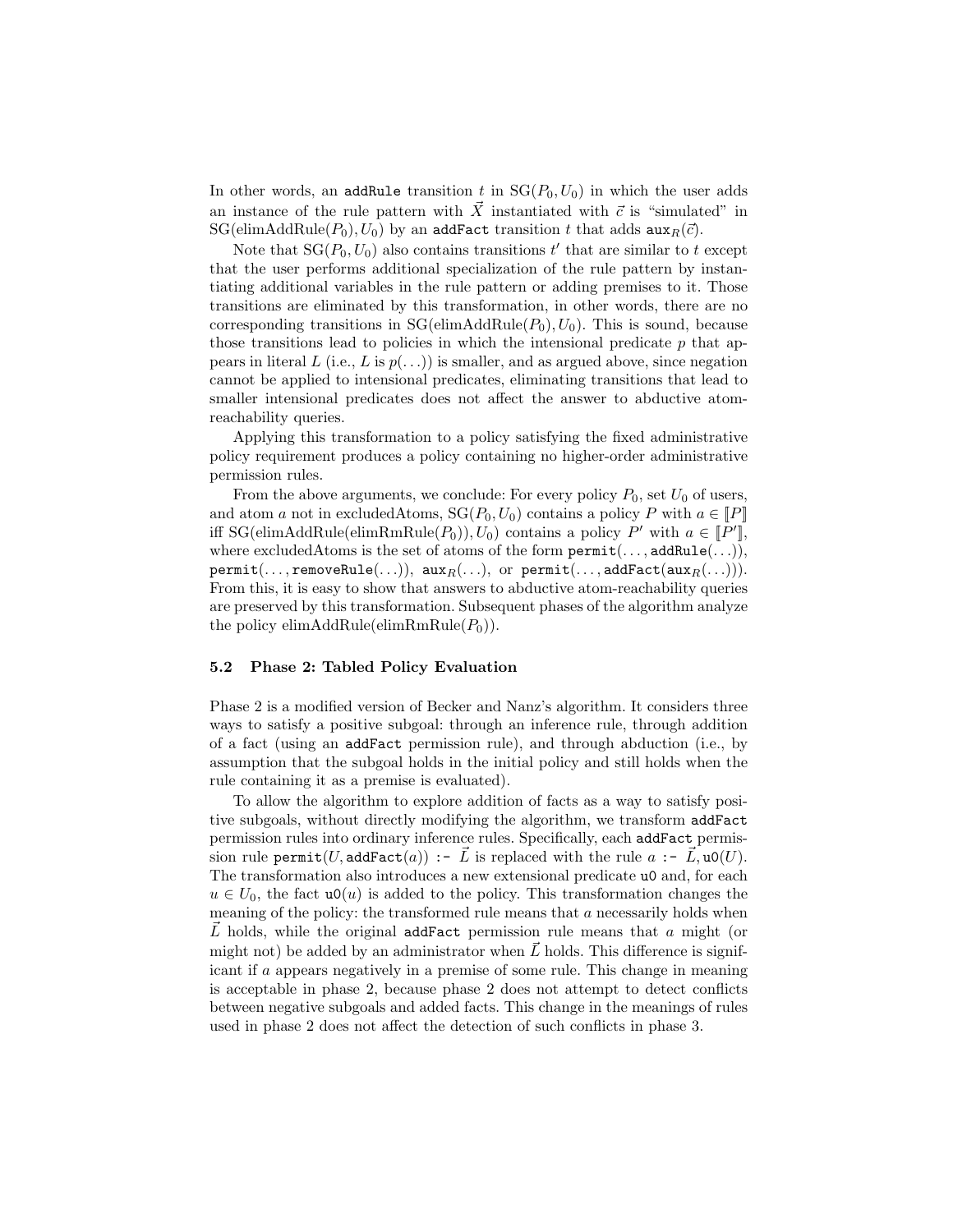The algorithm considers two ways to satisfy a negative subgoal: through removal of a fact (using a removeFact permission rule) and through abduction (i.e., by assumption that the negative subgoal holds in the initial policy and still holds when the rule containing it as a premise is evaluated).

To allow the algorithm to explore removal of facts as a way to satisfy negative subgoals, removeFact permission rules are transformed into ordinary inference rules with negative conclusions. Specifically, each removeFact permission rule permit(U, removeFact(a)) :-  $\vec{L}$  is replaced with the rule  $a : - \vec{L}$ ,  $u0(U)$ .

Let  $\text{elimAddRmFact}(P)$  denote the policy obtained from P by transforming addFact and removeFact rules as described above. An *administrative node* (or "admin node", for short) is a node n such that  $rule(n)$  is a transformed addFact or removeFact permission rule. isAdmin $(n)$  holds iff n is an administrative node.

The algorithm can abduce a negative extensional literal !a when this is consistent with the initial policy, in other words, when  $a$  is not in  $P_0$ . To enable this, in the definition of **generate**, we replace " $G \in [A]$ " with " $G \in [A] \vee (\exists a \in$ Atom<sub>ex</sub>.  $a \notin P_0 \wedge G$  is  $\{a\}$ , where Atom<sub>ex</sub> is the set of extensional atoms. If a is not ground, disequalities in  $d_{init}$  in phase 3 will ensure that the solution includes only instances of a that are not in  $P_0$ .

The tabling algorithm treats the negation symbol "!" as part of the predicate name; in other words, it treats  $p$  and  $p$  as unrelated predicates. Phase 3 interprets "!" as negation and checks appropriate consistency conditions.

The tabling algorithm explores all derivations for a goal except that the subsumption check in transition rule (ans) in Figure 1 prevents use of the derivation represented by answer node n from being added to the answer table and thereby used as a sub-derivation of a larger derivation if the partial answer in  $n$  is subsumed by the partial answer in an answer node  $n'$  that is already in the answer table. However, the larger derivation that uses  $n'$  as a derivation of a subgoal might turn out to be infeasible (i.e., have unsatisfiable ordering constraints) in phase 3, while the larger derivation that uses  $n$  as a derivation of that subgoal might turn out to be feasible. We adopt the simplest approach to overcome this problem: we replace the subsumption relation  $\preceq$  in transition rule (ans) with the  $\alpha$ -equality relation =<sub> $\alpha$ </sub>, causing the tabling algorithm to explore all derivations of goals.  $\alpha$ -equality means equality modulo renaming of variables that do not appear in the top-level goal  $G_0$ .

An undesired side-effect of this change is that the algorithm may get stuck in a cycle in which it repeatedly uses some derivation of a goal as a sub-derivation of a larger derivation of the same goal. Exploring the latter derivation is unnecessary, because it will be subjected in phase 3 to the same or more constraints as the former derivation. Therefore, we modify the definition of resolve as follows, so that the algorithm does not generate a node  $n'$  corresponding to the latter derivation: we replace unifiable  $(Q, Q'')$  with unifiable  $(Q, Q'') \wedge \text{noCyclicDeriv}(n')$ , where

 $\mathrm{noCyclicDeriv}(n') = \bar{\mathcal{A}}d \in \mathrm{proof}(n')$ . is $\mathrm{Ans}(d)$  $\wedge \langle \text{index}(d), \text{pAns}(d), \text{residue}(d) \rangle = \alpha \langle \text{index}(n'), \text{pAns}(n'), \text{residue}(n') \rangle$ 

where the *proof* of a node n, denoted  $\text{proof}(n)$ , is the set of nodes in the proof graph rooted at node *n*, i.e.,  $\text{proof}(n) = \{n\} \cup \bigcup_{n' \in \text{children}(n)} \text{proof}(n')$ , and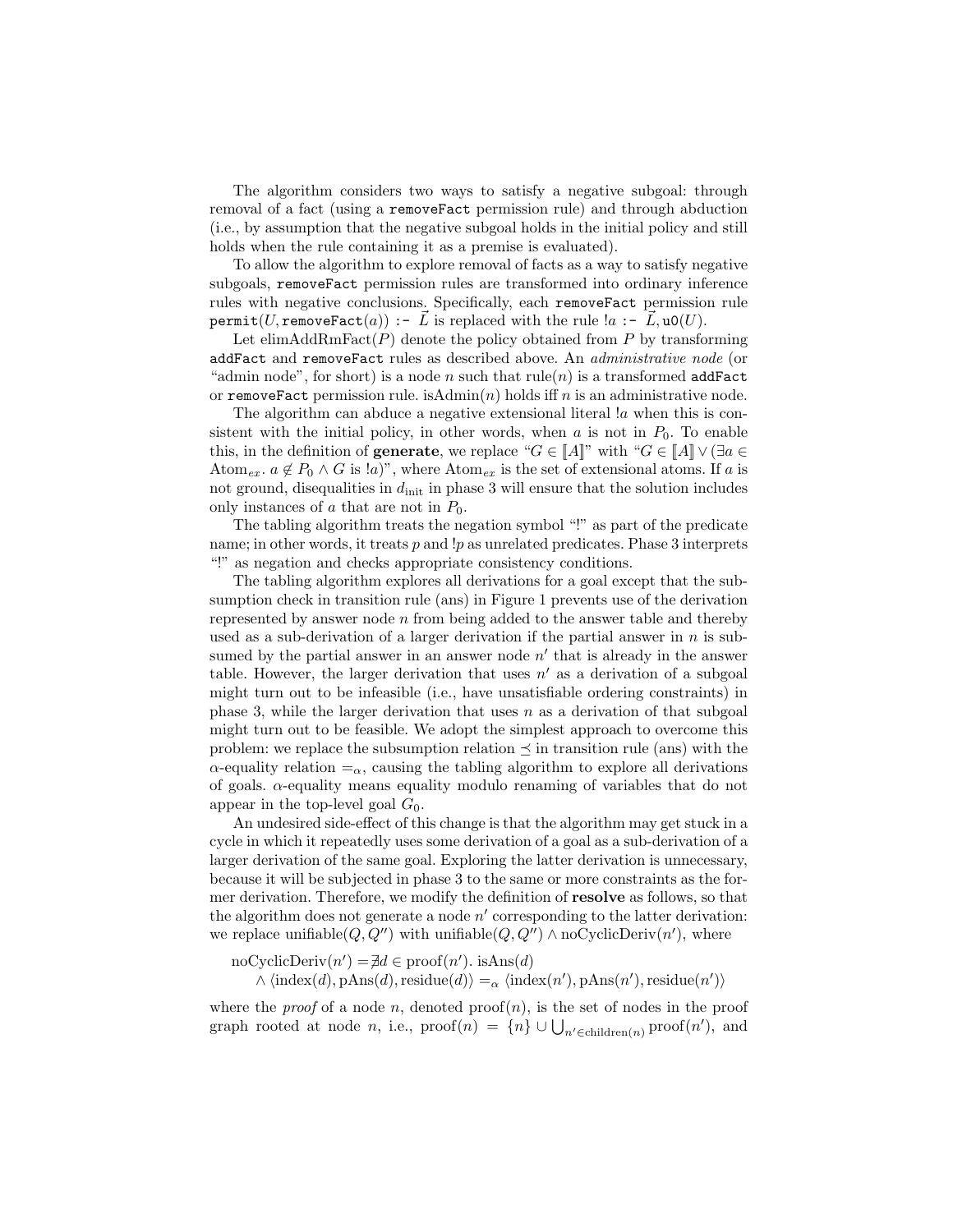where  $\operatorname{isAns}(n)$  holds iff n is an answer node. noCyclicDeriv $(n')$  does not check whether  $rule(n') = rule(d)$  or  $subgoals(n') = subgoals(d)$ , because exploration of  $n'$  is unnecessary, by the above argument, regardless of the values of rule $(n')$ and  $subgoals(n')$ .

We extend the algorithm to store the partial answer substitution, denoted  $\theta_{pa}(n)$ , in each node n. This is the substitution that, when applied to index(n), produces pAns $(n)$ . In the **generate** function, the  $\theta_{pa}$  component in both nodes passed to **resolve** is the empty substitution. In the **resolve** function,  $\theta_{pa}(n')$  is  $\theta \circ \theta_{\text{fr}} \circ \theta_{\text{pa}}(n_1)$ , where  $\theta_{\text{fr}}$  is the substitution that performs the fresh renaming of  $Q'$  and  $\Delta'$ , and  $n_1$  denotes the first argument to **resolve**.

In summary, given an abductive atom-reachability query of the form in Section 3, phase 2 applies the tabling algorithm, modified as described above, to the policy elimAddRmFact(elimAddRule(elimRmRule( $P_0$ ))) with the given goal  $G_0$ and specification A of abducible atoms.

#### 5.3 Phase 3: Ordering Constraints

Phase 3 considers constraints on the execution order of administrative operations. The ordering must ensure that, for each administrative node or goal node  $n, (a)$  each administrative operation  $n'$  used to derive n occurs before n (this is a "dependence constraint") and its effect is not undone by a conflicting operation that occurs between  $n'$  and  $n$  (this is an "interference-freedom constraint"), and (b) each assumption about the initial policy on which  $n$  relies is not undone by an operation that occurs before  $n$  (this is an "interference-freedom constraint").

The overall ordering constraint is represented as a Boolean combination of labeled ordering edges. A labeled ordering edge is a tuple  $\langle n, n', D \rangle$ , where the label  $D$  is a conjunction of tuple disequalities or false, with the interpretation: n must precede  $n'$ , unless D holds. if D holds, then n and  $n'$  operate on distinct atoms, so they commute, so the relative order of  $n$  and  $n'$  is unimportant.

Pseudocode for phase 3 appears in Figures 2 and 3. The algorithm generates the overall ordering constraint, puts the Boolean expression in DNF, and checks, for each clause c, whether the generated ordering constraints can be satisfied, i.e., whether they are acyclic. If so, the disequalities labeling the ordering constraints do not need to be included in the solution. However, if the generated ordering constraints are cyclic, then the algorithm removes a minimal set of ordering constraints to make the remaining ordering constraints acyclic, and includes the disequalities that label the removed ordering constraints in the solution. After constraints have been checked, negative literals are removed from the residue; this is acceptable, because the problem definition asks for a representation of only minimal-residue ground solutions, not all ground solutions The algorithm can easily be extended to return a plan (a sequence of administrative operations that leads to the goal) for each solution.

Repeated Administrative Operations. Tabling re-uses nodes, including, in our setting, administrative nodes. This makes the analysis more efficient and avoids unnecessary repetition of administrative operations in plans. However, in some cases, administrative operations need to be repeated; for example, it might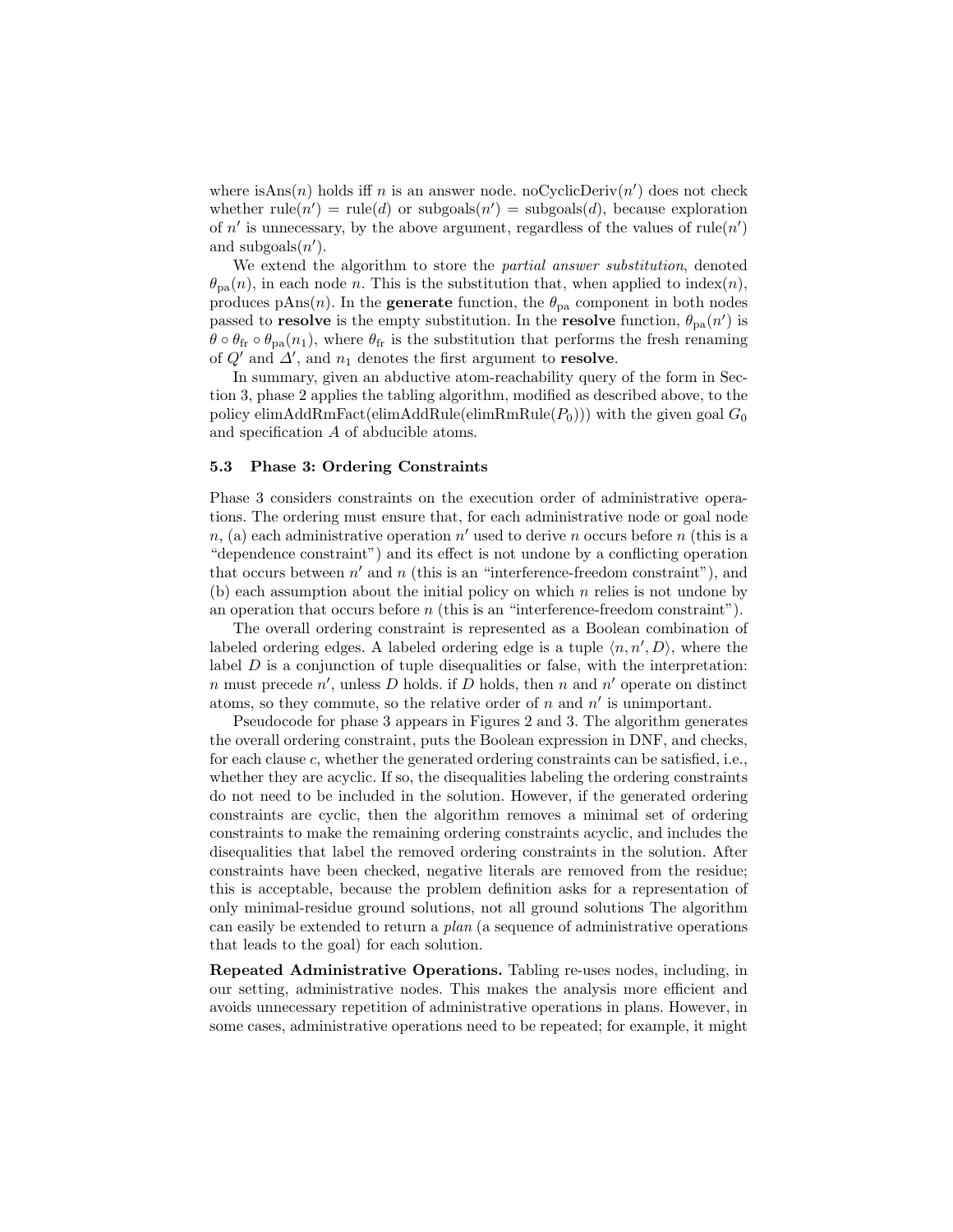be necessary to add a fact, remove it, and then add it again, in order to reach the goal. The current version of our algorithm cannot generate plans with repeated administrative operations, but it does identify when repeated operations might be necessary, using the function mightNeedRepeatedOp, and returns a message indicating this. Specifically, mightNeedRepeatedOp $(c, n_q)$  returns true if some node *n* in *c* is a child of multiple nodes in  $\text{proof}(n_g)$ ; in such cases, it might be necessary to replace  $n$  with multiple nodes, one for each parent, in order to satisfy the ordering constraints. To achieve this, the algorithm can be modified so that, if mightNeedRepeatedOp returns true, the algorithm re-runs phases 2 and 3 but this time constructs new answer nodes, instead of re-using tabled answers, for the nodes identified by mightNeedRepeatedOp as possibly needing to be repeated.

### 5.4 Implementation and Experience.

We implemented the analysis algorithm in 5000 lines of OCaml and applied it to part of the policy  $P_{\text{HCN}}$  for our healthcare network case study with 30 administrative permission rules. We included facts about a few prototypical users in  $P_{\text{HCN}}$ : fpo1, a member of facility po(sb hosp); clin1, a clinician at sb hosp; and user1, a user with no roles. A sample abductive atom-reachability query that we evaluated has  $P_0 = P_{HCN}$ ,  $U_0 = \{\texttt{fpo1}, \texttt{user1}\}, A = \{\texttt{memberOf}(\texttt{User},$ workgroup(WG, sb\_hosp, team)), and  $G_0$  = memberOf(GoalUser, wgHead( cardioTeam, sb hosp)). The analysis takes about 1.5 seconds, generates 2352 nodes, and returns five solutions. For example, one solution has partial answer memberOf(GoalUser, wgHead(cardioTeam, sb hosp)), residue {memberOf( GoalUser, workgroup(cardioTeam, sb hosp, team))}, and tuple disequality  $\langle$ GoalUser $\rangle \neq \langle$ fpo1 $\rangle$ . The disequality reflects that fpo1 can appoint himself to the hr manager(sb hosp) role, can then appoint himself and other users as members of cardioTeam, and can then appoint other users as team head, but cannot then appoint himself as team head, due to the negative premise in the sample rules at the end of Section 2.

## References

- 1. Becker, M.Y.: Specification and analysis of dynamic authorisation policies. In: Proc. 22nd IEEE Computer Security Foundations Symposium (CSF). pp. 203–217 (2009)
- 2. Becker, M.Y., Nanz, S.: The role of abduction in declarative authorization policies. In: Proc. 10th International Symposium on Practical Aspects of Declarative Languages (PADL 2008). pp. 84–99. Springer-Verlag (2008)
- 3. Becker, M.Y., Nanz, S.: A logic for state-modifying authorization policies. ACM Transactions on Information and System Security 13(3) (2010)
- 4. Jha, S., Li, N., Tripunitara, M., Wang, Q., Winsborough, W.: Towards formal verification of role-based access control policies. IEEE Transactions on Dependable and Secure Computing 5(4), 242–255 (2008)
- 5. Li, N., Tripunitara, M.V.: Security analysis in role-based access control. ACM Transactions on Information and System Security 9(4), 391–420 (Nov 2006)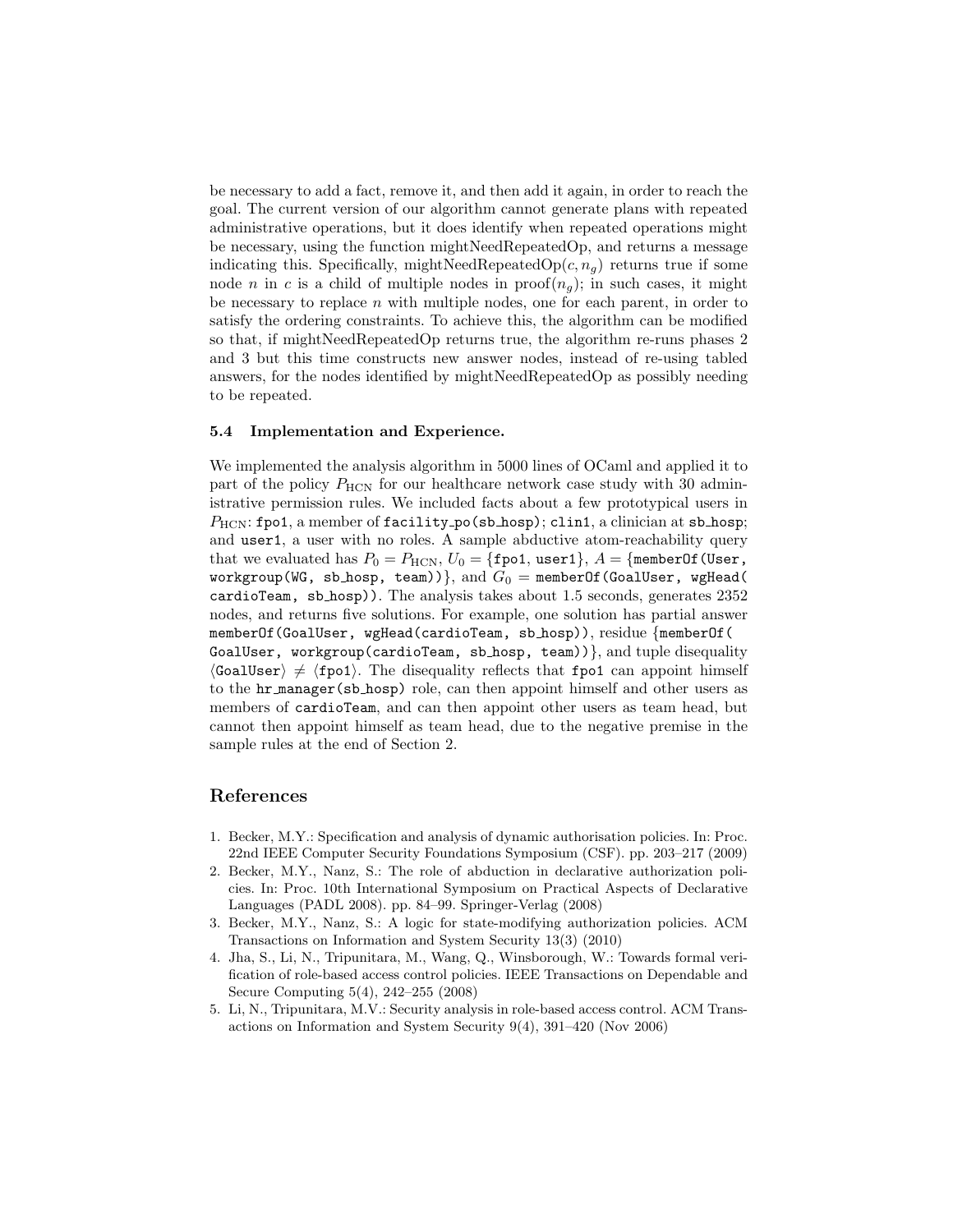## solutions  $=\emptyset$

for each node  $n_g \in Ans(G)$ 

// consistency constraint: disequalities that ensure consistency of initial state,

 $//$  i.e., positive literals are distinct from negative literals.

 $d_{\text{init}} = \bigwedge \{ \arg s(a) \neq \arg s(b) \mid a \in \text{facts}(P_0) \cup \text{residue}(n_g) \wedge !b \in \text{residue}(n_g) \wedge \text{unifiable}(a, b) \}$ if  $\neg$ satisfiable $(d_{\text{init}})$ 

continue

endif

 $O =$  ordering Constraints  $(n_q)$ 

if (∃ clause c in O. the ordering constraints in c are acyclic)

// the ordering constraints for  $n_g$  are satisfiable without imposing disequalities.

// intersect residue with  $\text{Atom}_{ex}$  (the extensional atoms) to remove negative literals.

solutions = solutions  $\cup \{\langle pAns(n_g), residue(n_g) \cap Atom_{ex}, d_{init}\rangle\}$ 

else

// the ordering constraints for  $n<sub>g</sub>$  are not satisfiable in general, but might

// be satisfiable if disequalities are imposed to ensure that some

// administrative operations operate on distinct atoms and therefore commute.

for each clause  $c$  in  $O$ 

if mightNeedRepeatedOp $(c, n_q)$ 

// the current version of the algorithm does not support repeated operations return "repeated operations might be needed"

endif

 $D_{\text{ord}} = \emptyset$ 

 $// c$  is a conjunction (treated as a set) of labeled ordering constraints.  $//$  remove some ordering constraints  $F$  from  $c$  to make the remaining ordering // constraints acyclic, and insert in  $D_{\text{ord}}$  the conjunction d of  $d_{\text{init}}$  and the // disequalities labeling the removed ordering constraints.  $Cyc =$  set of all cycles in ordering constraints for clause c  $FAS = \{F \mid F \text{ contains one edge selected from each cycle in } Cyc\}$ //  $smFAS$  is the set of  $\subseteq$ -minimal feedback arc sets (FASs) for clause c  $smFAS = \{F \in FAS \mid \not\exists F' \in FAS \cdot F' \subset F\}$ for each  $F$  in  $smFAS$  $d = d_{\text{init}} \wedge \bigwedge \{d' \mid \langle n_1, n_2, d' \rangle \in F\}$ if satisfiable $(d) \wedge \neg (\exists d' \in D_{\text{ord}}.\ d' \subseteq d)$  $D_{\text{ord}} = D_{\text{ord}} \cup \{d\}$ endif endfor solutions = solutions  $\cup \{\langle pAns(n_q), residue(n_q) \cap Atom_{ex}, d \rangle \mid d \in D_{ord}\}$ endfor endif endfor return solutions

#### Fig. 2. Pseudo-code for Phase 3.

6. Sandhu, R., Bhamidipati, V., Munawer, Q.: The ARBAC97 model for role-based administration of roles. ACM Transactions on Information and Systems Security 2(1), 105–135 (Feb 1999)